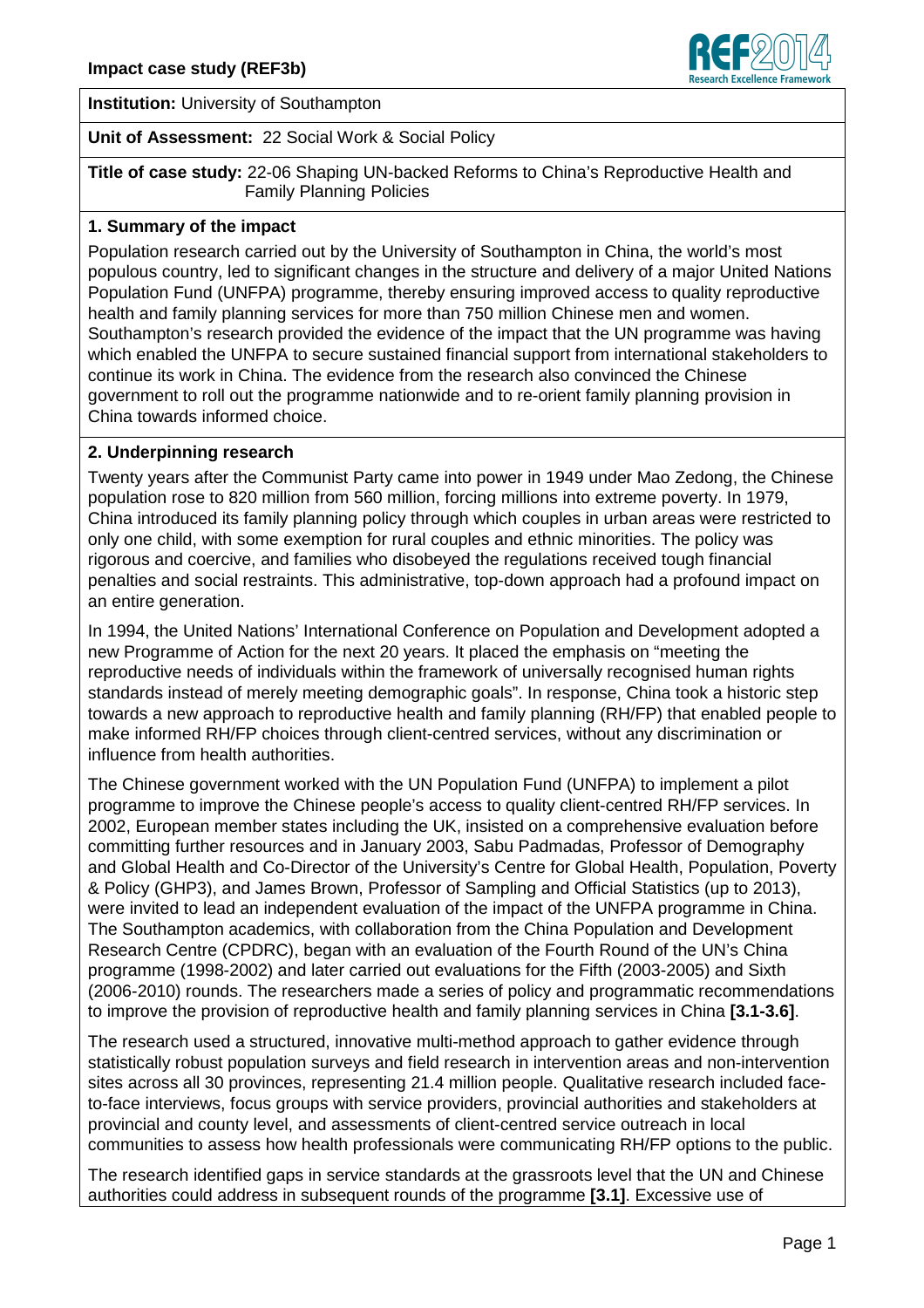

pregnancy and maternity services revealed over-medicalisation of births, suggested by significant increase in Caesarean births from 24% to 60% particularly in lower-level township maternity hospitals **[3.2]**. Health providers had inadequate training for the delivery of care, including genderbased counselling and referral services, and there was inefficient service delivery due to a lack of coordination between Chinese government agencies **[3.3-3.6]**.

# **3. References to the research**

## Selected Journal Publications

- **3.1** Brown, James J., Li, Bohua & Padmadas, Sabu S. (2010). A multilevel analysis of the effects of a reproductive health programme that encouraged informed choice of contraceptive method rather than use of officially preferred methods, China 2003-2005. Population Studies 64(2): 105-115.
- **3.2** Sufang, Guo, Padmadas, Sabu S., Fengmin, Zhao, Brown, James J. & Stones, William R. (2007) Delivery settings and cesarean section rates in China. Bulletin of the World Health Organisation 85 (10): 733-820.
- **3.3** Bohua, Li & Padmadas, Sabu S. (2005) Contraceptive knowledge and use: facts and figures from 2003 baseline survey of UNFPA China RH/FP project. China Population Today 1:8-10.

## Selected official reports and fact sheets

- **3.4** CPDRC, NCWCH and University of Southampton (2011) "Quality of Care in Reproductive Health & Family Planning in China: Focus on Young People, Gender and HIV Prevention", Quantitative Evaluation Report, UNFPA/CHINA Sixth Country Programme 2006-2010. China Population & Development Research Centre, National Centre for Women and Children Health, Chinese CDC, Southampton Statistical Sciences Research Institute and Centre for Global Health, Population, Poverty & Policy, University of Southampton, UK. [http://www.southampton.ac.uk/s3ri/research/policy/UNFPAindex.htm](http://www.southampton.ac.uk/s3ri/research/policy/UNFPAindex.html)l
- **3.5** Li, Bohua et al. (2007) Baseline Survey Technical Report: Focus on Young People, Gender and HIV/AIDS Prevention, UNFPA/CHINA Sixth Country Programme (2006-2010). China Population & Development Research Centre, National Centre for Women and Children Health, Chinese Centre for Disease Control and Prevention and Southampton Statistical Sciences Research Institute, UK. March 2008. [http://www.southampton.ac.uk/s3ri/research/policy/UNFPAindex.htm](http://www.southampton.ac.uk/s3ri/research/policy/UNFPAindex.html)l
- **3.6** Towards client-centred informed contraceptive choice in China: The impact of UNFPA China Reproductive Health/ Family Planning Country Project (CP4) in 30 counties of China. Opportunities and Choices Reproductive Health Research, Fact Sheet No. 33, University of Southampton, 2003. [http://www.southampton.ac.uk/s3ri/research/policy/UNFPAindex.htm](http://www.southampton.ac.uk/s3ri/research/policy/UNFPAindex.html)l

## **Grants:**

Padmadas, Sabu S. & Brown, James J. Population impact of the UNFPA Reproductive Health and Family Planning programme in 30 counties of China, Fourth (2002-03), £15,000 funded by UK-DFID, Fifth (2003-05), £79,250 funded by the UNFPA and Sixth (2006-2011), \$175,000, UNFPA funded.

## **4. Details of the impact**

The long-term relationship between the University of Southampton and the Chinese ministries has enabled Southampton's research to make a significant impact on a) Chinese health policies and delivery of services; b) practitioners, professional services and health systems; c) health and wellbeing of Chinese men and women and (d) funding policies of international donor agencies.

# **Impact on the Chinese government's reproductive health policies.**

The Southampton-led evaluation of the UN pilot project in China reinforced its credibility and convinced the Chinese government to scale up, between 2008 and 2010, the informed choices model and roll it out across the country **[5.1-5.2]**. This policy was implemented by China's National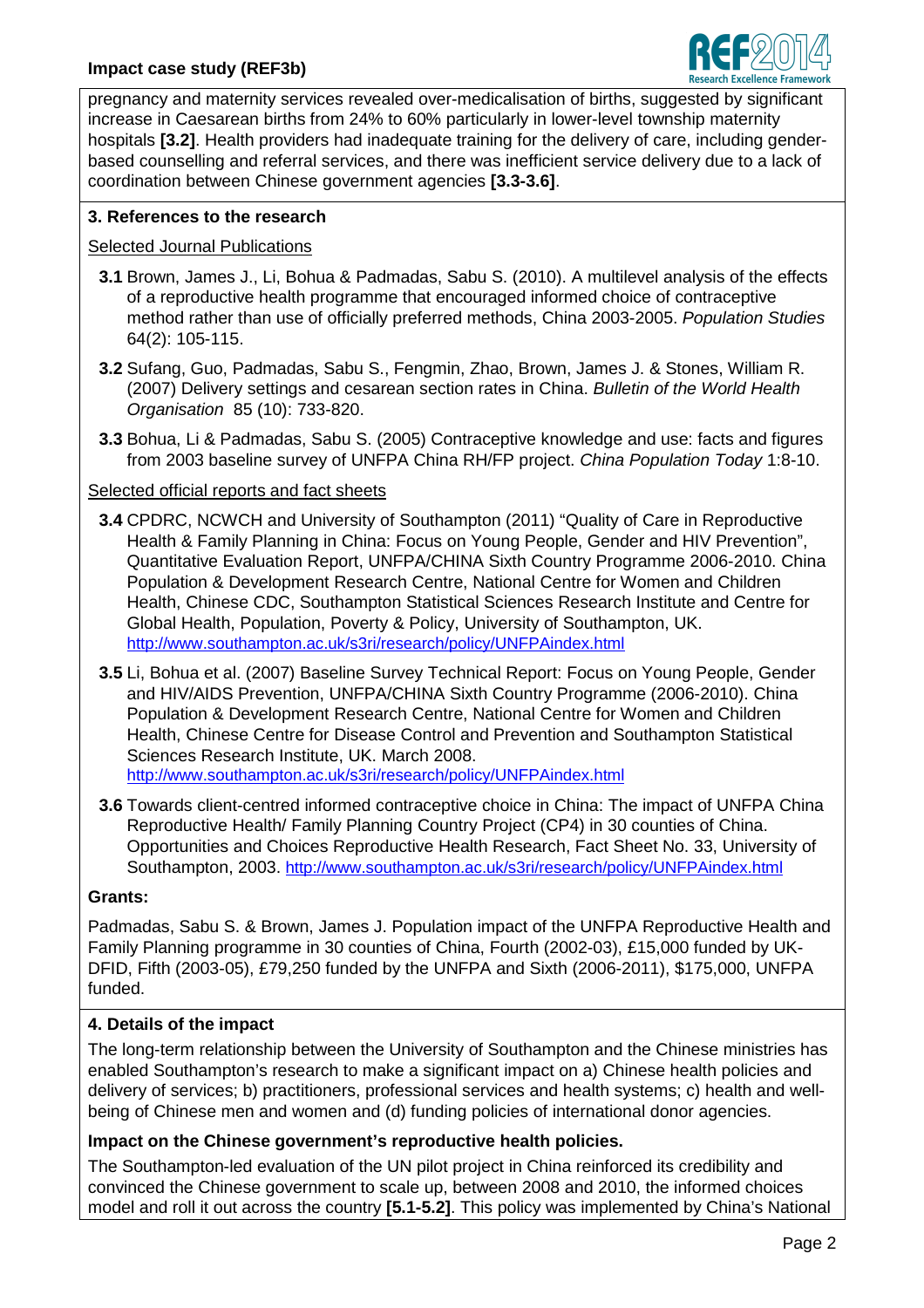### **Impact case study (REF3b)**



Population and Family Planning Commission (NPFPC) and the Ministry of Health (MoH). The Deputy Director General of NPFPC wrote in 2013 that "the research [from Southampton] was crucial in facilitating a high-level policy dialogue which eventually led to expanding the informed choices model of RH/FP services at the national level …In this context, the contributions from Southampton and CPDRC team have been exemplary and unique in not only generating quality scientific evidence but also taking a proactive role in influencing policy dialogue and programme interventions" **[5.1]**.

**Administrative changes in the structure of the FP programme.** The Southampton research highlighted the need to integrate RH/FP services to improve efficiency and quality of care. This recommendation has had a significant impact on the decision to merge the NPFPC and MoH into the National Health and Family Planning Commission **[5.2]**. Brought to effect in March 2013, one of the key strategies of the newly formed ministry is to reduce the overlap and improve efficiency in RH/FP service provision. The UNFPA Representative in China commented in a letter in May 2013 that "the logic and justification for integrating the two systems were repeatedly stressed in the recommendations of the independent research reports produced by the University of Southampton and team in China. We believe that the integration of the Family Planning and the Health systems will enhance client-centred services and ensure better quality of care in delivering high quality reproductive health services for men and women in China" **[5.2]**.

**Impact on practice of service providers.** Between 2008 and 2009, the NPFPC and the MoH revised the in-service training modules to include, for the first time, gender-based RH/FP information, counselling, referral and treatment services for HIV/AIDS and other STDs. Acting on recommendations made by the Southampton researchers, they amended post-abortion care guidelines to consider the individual RH/FP needs of women and couples to ensure better quality service provision without coercion or discrimination **[5.1-5.2]**. Enhanced training for grassroots FP service providers was instituted, so that they could more effectively communicate with women and couples. In a letter dated March 2013, the Deputy Director General of the NPFPC confirms the contribution of Southampton's research in changing protocols and staff training as follows: "…the research enabled us to identify areas for further intervention, and reviewing the protocols for gender-oriented service standards, staff training at different levels, referral services and treatment compliance" **[5.1]**. Similarly, Dr Arie Hoekman, in a letter dated May 2013, states, "We have been reassured by the research generated by the University of Southampton that expanding contraceptive choices through client-friendly services can positively influence individual reproductive health" **[5.2]**.

Evidence collected by the research team in 2010 shows the benefit of this improved practice and a shift in attitudes among health providers. Compared to the earlier period in 2003, birth quotas in the 2010 evaluation had been removed in 85% of the counties studied and induced abortions fell by an average of 43% (and up to 60% in more economically developed regions) **[3.6]**. Knowledge of RH/FP had increased among men and women (including awareness of HIV/AIDS and STD transmission routes) **[3.4, 3.6]**. Contraceptive choice was enhanced and more women and couples were making family planning decisions without being influenced by health providers **[3.4, 3.6, 5.1, 5.2]**.

**Impact on health and wellbeing of individuals.** The extension of the UN programme nationwide, which was a direct result of the findings from the Southampton-led research, has meant that 754 million Chinese men and women of reproductive age (15-49) now have access to family planning methods of their choice without coercion or discrimination from service providers. The policy changes, implemented by Chinese government ministries, have improved the quality of life of millions of Chinese men and women in 30 different provinces. Their cumulative impact at population level is captured in the findings of the UNFPA China Sixth Country Programme (2006- 2010) Quantitative Evaluation Report published in December 2011 (see 3.4). The evaluation also found that changes to the UN programme, as suggested by researchers' earlier recommendations, led to "a significant improvement in the overall quality of care in RH services over the intervention period" and "significant progress in client-centred quality FP service delivery." The evaluation also